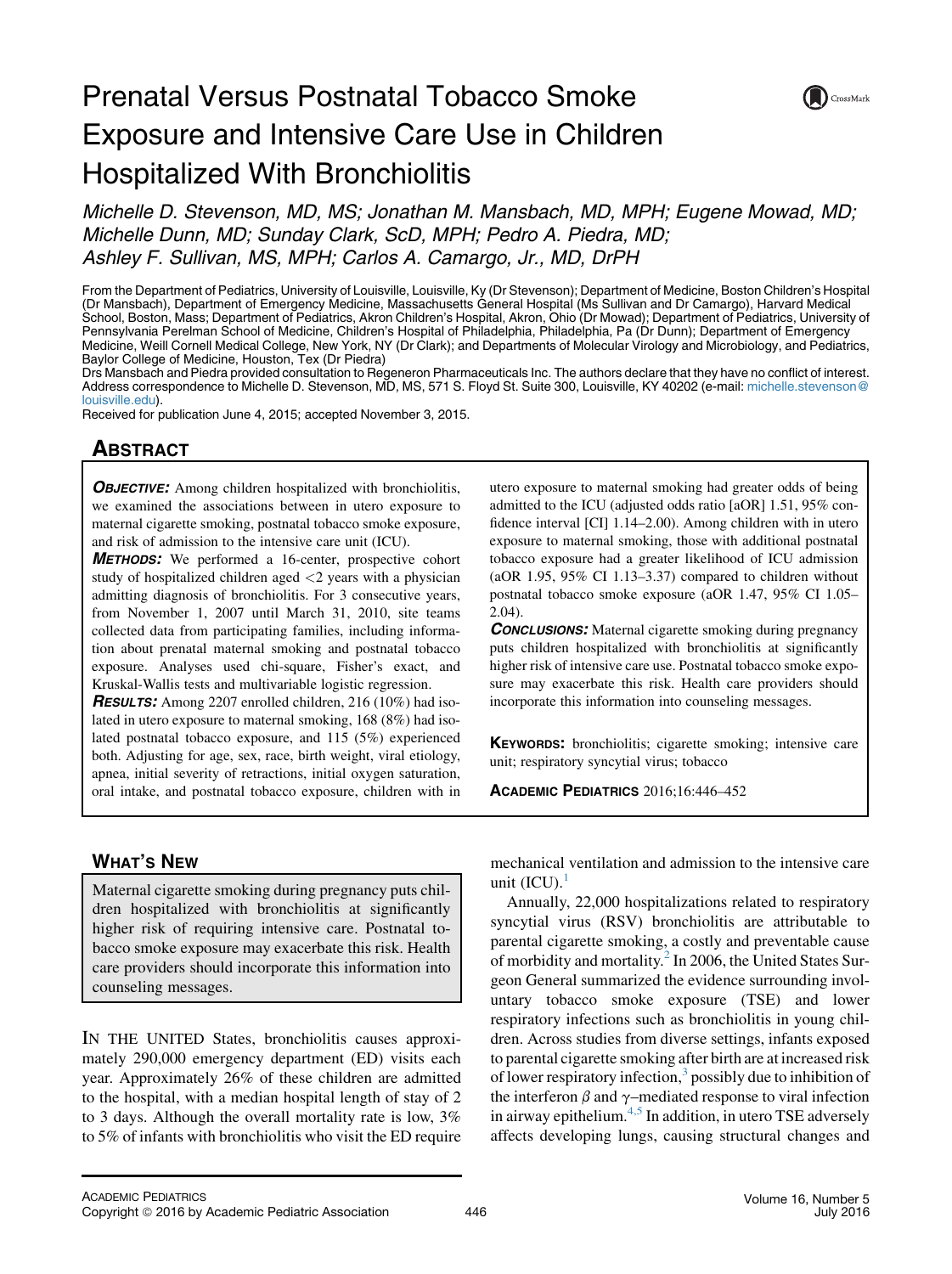limitations in air flow.  $3,6-9$  The surgeon general's report noted a paucity of data examining the effects of in utero and postnatal smoke exposure separately.<sup>[3](#page-5-0)</sup>

To address this information gap, we investigated the association between prenatal smoke exposure and bronchiolitis, stratified by postnatal smoke exposure, in a large multicenter prospective cohort of hospitalized children with bronchiolitis. Recently, our group found that prenatal smoke exposure was an independent predictor of severe bronchiolitis, as defined by mechanical ventilation.<sup>10</sup> Given this important finding and the lack of data about the health effects of prenatal in relation to postnatal smoke exposure, in this analysis, we examined the relationship between smoke exposure and bronchiolitis severity in more detail by exploring both pre- and postnatal smoke exposure and by broadening the outcome to include all ICU admissions. We specifically focused on the risk of admission to an ICU among children with in utero exposure to maternal smoking, stratified by postnatal TSE.

# **METHODS**

#### **STUDY DESIGN**

We performed a planned secondary analysis of data collected during a prospective, multicenter cohort study. The original study was conducted during the 2007 to 2010 winter seasons (November through March) at 16 large urban pediatric teaching hospitals as part of the Multicenter Airway Research Collaboration (MARC), a program of the Emergency Medicine Network (EMNet) ([www.emnet-usa.org/\)](http://www.emnet-usa.org/). MARC members are listed in the [Appendix.](#page-5-0) The enrollment period was limited to months in which the diagnosis of bronchiolitis is most common in order to best characterize its epidemiology. As previously described, site investigators used a standardized protocol to enroll a target number of consecutive children with bronchiolitis age  $\langle 2 \rangle$  years from the inpatient ward and ICU, with purposeful oversampling of ICU patients. $^{11}$  $^{11}$  $^{11}$ All patients were treated at the discretion of the treating physician. Inclusion criteria were an attending physician's diagnosis of bronchiolitis, age  $\langle 2 \rangle$  years, and the ability of the parent/guardian to provide informed consent. Patients were enrolled within 18 hours of admission. The exclusion criteria were previous enrollment or transfer to a participating hospital >48 hours after the original admission time. The consent and data collection forms were translated into Spanish. The institutional review boards at all participating hospitals approved the study.

# DATA COLLECTION

During the prospective cohort study, investigators conducted a structured interview during the index hospitalization that assessed patients' demographic characteristics, medical and environmental history, duration of symptoms, and details of the acute illness. Interviews were conducted by site primary investigators, research nurses, and/or study coordinators using standardized case report forms. All study personnel had standardized training before local data collection. Medical records were reviewed to obtain

clinical data from the preadmission evaluation (clinic or ED) and the child's inpatient course, including respiratory status, initial oxygen saturation at triage, medical management, and disposition. Data were submitted electronically to the EMNet Coordinating Center, where manual review for quality assurance was performed. On the basis of these checks, sites submitted any missing data and/or corrected discrepant data.

Prenatal TSE was determined using the following question: "Did the mother of [child] smoke cigarettes during the pregnancy?" Postnatal TSE was determined using the following question: "Does anyone who lives with [*child*], or who sees [child] on a regular basis, or who takes care of [child] in your house or somewhere else, ever smoke while in the same room as [child]?"

# NASOPHARYNGEAL ASPIRATE COLLECTION AND VIROLOGY **TESTING**

Nasopharyngeal aspirates were performed within 24 hours of a child's arrival on the ward or medical ICU using a standardized protocol and shipped on dry ice to Baylor College of Medicine. $11$  Polymerase chain reaction (PCR) assays were conducted as singleplex or duplex 2-step real-time PCR (rtPCR). Real-time reverse transcriptase PCR was used for the detection of RNA respiratory viruses, which included RSV types A and B, human rhinovirus (HRV), parainfluenza virus types 1, 2, and 3, influenza virus types A and B, 2009 novel H1N1, human metapneumovirus, coronaviruses NL-63, HKU1, OC43, and 229E, and enterovirus. rtPCR was used for the detection of DNA pathogens that included adenovirus, Mycoplasma pneumoniae, and Bordetella pertussis. $12-14$ 

#### STATISTICAL ANALYSES

All analyses were performed by Stata 12.0 (Stata Corp, College Station, Tex). Data are presented as proportions with 95% confidence intervals (CIs) and medians with interquartile ranges. We performed unadjusted analyses using chi-square, Fisher's exact, and Kruskal-Wallis tests, as appropriate. All P values are 2-tailed, with  $P < .05$ considered statistically significant.

Multivariable logistic regression was conducted to evaluate independent predictors of a hospitalization requiring an ICU stay at any time during the admission, with prenatal and postnatal tobacco exposure the key exposures of interest. Other factors were tested for inclusion in the model if they were found to be associated with the outcome in unadjusted analyses ( $P < .20$ , eg, birth weight<sup>15</sup>) or were considered to be of potential clinical significance (eg, infant age). Variables were evaluated in the multivariable models in the same form as analyzed in the unadjusted analysis (ie, continuous vs categorical). The final multivariable model accounts for potential clustering by site, with results reported as odds ratios with 95% CIs.

#### **RESULTS**

Among 2207 enrolled children, 14 were missing data for one  $(n = 12)$  or both  $(n = 2)$  of the smoke exposure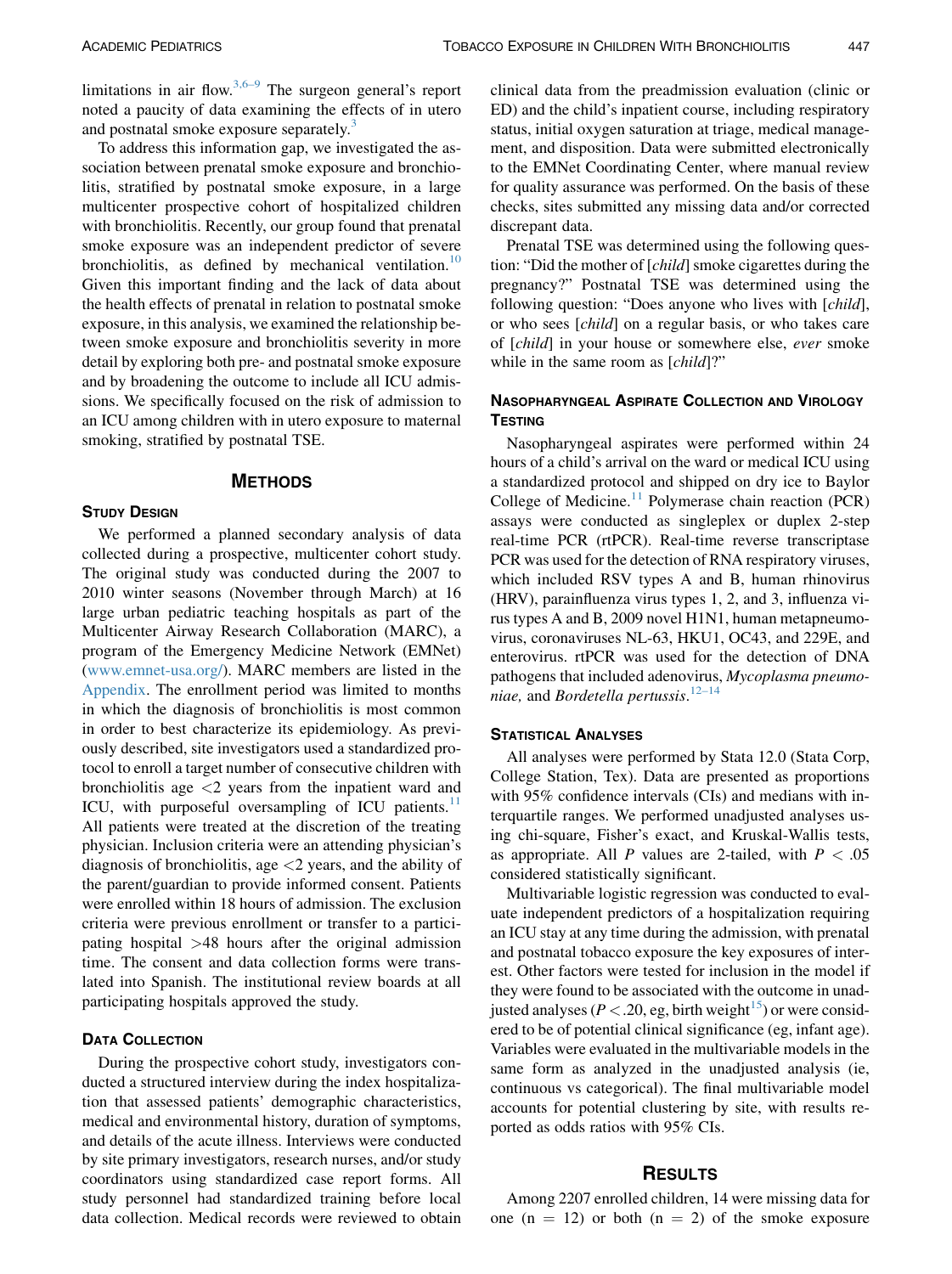variables (prenatal or postnatal). Table 1 depicts the proportion of enrolled infants with smoke exposure (prenatal and/or postnatal). There were 216 children (10%) with in utero exposure to maternal smoking who did not have postnatal TSE. Another 168 children (8%) were not exposed to maternal smoking in utero but had postnatal TSE. One hundred fifteen children (5%) had both in utero exposure to maternal smoking and postnatal TSE.

Child exposure to maternal smoking during pregnancy varied by site of enrollment ( $P < .001$ , data not shown) and was more common in the South and Midwest regions of the United States and less common in the West (Table 2). In utero exposure to maternal smoking was reported less often for white children and more often for black children. Children of Hispanic ethnicity were less likely to have in utero exposure to maternal smoking. Children with no parental history of asthma were less likely to be exposed in utero to maternal smoking, while those with a mother or father with a history of asthma were more likely to have mothers who smoked during pregnancy.

Children with in utero exposure to maternal smoking were less likely to weigh  $\geq$ 7 pounds (Table 2). Children with in utero exposure to maternal smoking also were less likely to be breast-fed. In contrast, the infant's medical history, including history of wheezing, eczema, intubation, and comorbid medical disorders, did not differ across groups.

Some markers of bronchiolitis severity differed between the 2 groups in unadjusted analyses ([Table 3\)](#page-3-0). Presence of apnea was slightly higher in those with in utero exposure to maternal smoking, although this difference was not statistically significant. Respiratory rate was similar for the 2 groups, but children exposed to smoke in utero were more likely to have an oxygen saturation value of  $\geq$ 94%. Children with in utero exposure to maternal smoking were more likely to undergo endotracheal intubation during the index hospitalization and more likely to have an ICU stay. These children also were less likely to have only RSV as the cause of their symptoms. Among the relatively small number of children with postnatal smoke exposure without in utero exposure to maternal smoking ( $n = 168$ ), 17% had an ICU stay and 6% required continuous positive airway pressure/intubation. These findings did not differ significantly for children with only in utero exposure to maternal smoking or for those exposed to both.

On multivariable analysis adjusting for 10 factors (age, sex, race, birth weight, RSV/HRV status, apnea, retrac-

Table 1. Frequency of Prenatal and Postnatal TSE Among Enrolled Infants

| <b>Exposure Type</b>               | $n (%)^*$       |  |
|------------------------------------|-----------------|--|
| Any TSE                            | 334/2197 (15.2) |  |
| Any postnatal TSE                  | 284/2201 (12.9) |  |
| Both postnatal and in utero TSE    | 115/2193 (5.2)  |  |
| Postnatal TSE without in utero TSE | 168/2193 (7.7)  |  |
| In utero TSE without postnatal TSE | 216/2193 (9.8)  |  |

TSE indicates tobacco smoke exposure.

\*Denominators differ slightly as a result of missing data.

Table 2. Characteristics of Children Hospitalized for Bronchiolitis According to In Utero Exposure to Maternal Smoking\*

| Characteristic                                   | No<br>$(n = 1863)$ | Yes<br>$(n = 334)$ | P       |
|--------------------------------------------------|--------------------|--------------------|---------|
| Region, %                                        |                    |                    | < 0.001 |
| Northeast                                        | 19                 | 14                 |         |
| Midwest                                          | 18                 | 28                 |         |
| South                                            | 32                 | 45                 |         |
| West                                             | 30                 | 14                 |         |
| Age, mo, median (IQR)                            | $4.1(1.7 - 8.7)$   | $3.7(1.8 - 7.4)$   | .11     |
| Sex, %                                           |                    |                    | .69     |
| Male                                             | 59                 | 60                 |         |
| Female                                           | 41                 | 40                 |         |
| Race, %                                          |                    |                    | .007    |
| White                                            | 68                 | 63                 |         |
| <b>Black</b>                                     | 26                 | 33                 |         |
| Other                                            | 6                  | 4                  |         |
| Ethnicity, %                                     |                    |                    | < 0.001 |
| Non-Hispanic                                     | 60                 | 86                 |         |
| Hispanic                                         | 40                 | 14                 |         |
| Has private insurance, %                         | 34                 | 19                 | < 0.001 |
| Family history of asthma, %                      |                    |                    | < 0.001 |
| Neither parent                                   | 70                 | 54                 |         |
| Either mother or father                          | 25                 | 36                 |         |
| Both parents                                     | 4                  | 5                  |         |
| Don't know/missing                               | $\mathbf{1}$       | 5                  |         |
| Gestational age, %                               |                    |                    | .42     |
| $<$ 32 wk                                        | 6                  | 7                  |         |
| 32-36 wk                                         | 17                 | 20                 |         |
| ≥37 wk (full term)                               | 76                 | 73                 |         |
| Birth weight, %                                  |                    |                    | < 0.001 |
| $<$ 3 pounds                                     | 5                  | 5                  |         |
| 3-4.9 pounds                                     | $\overline{7}$     | 11                 |         |
| 5-6.9 pounds                                     | 34                 | 43                 |         |
| $\geq$ 7 pounds                                  | 54                 | 41                 |         |
| Kept in ICU/special care                         | 25                 | 27                 | .51     |
| facility when born, %                            |                    |                    |         |
| ls or was breast-fed, %                          | 64                 | 45                 | < 0.001 |
| History of wheezing, %                           | 22                 | 27                 | .06     |
| Received palivizumab                             | 10                 | 9                  | .88     |
| History of eczema, %                             | 15                 | 16                 | .64     |
| History of intubation, %                         | 10                 | 10                 | .98     |
| History of chronic lung                          | 2                  | 2                  | .95     |
| disease, %                                       |                    |                    |         |
| Major, relevant, comorbid<br>medical disorder, % | 21                 | 22                 | .64     |

IQR indicates interquartile range; ICU, intensive care unit.

\*Slight discrepancies in row totals are the result of missing data.

tions, oxygen saturation, oral intake, and postnatal smoke exposure), children with in utero exposure to maternal smoking were more likely to require an ICU stay (adjusted odds ratio 1.51, 95% CI 1.14–2.00,  $P < .004$ ).

We also found that children exposed in utero to maternal smoking were more likely to require an ICU stay whether or not there was subsequent postnatal TSE [\(Table 4](#page-3-0)). Additionally adjusting for history of being breast-fed and family history of asthma did not materially change the study results (data not shown).

#### **DISCUSSION**

In this large multicenter, multiyear study of children hospitalized with bronchiolitis, we found that the children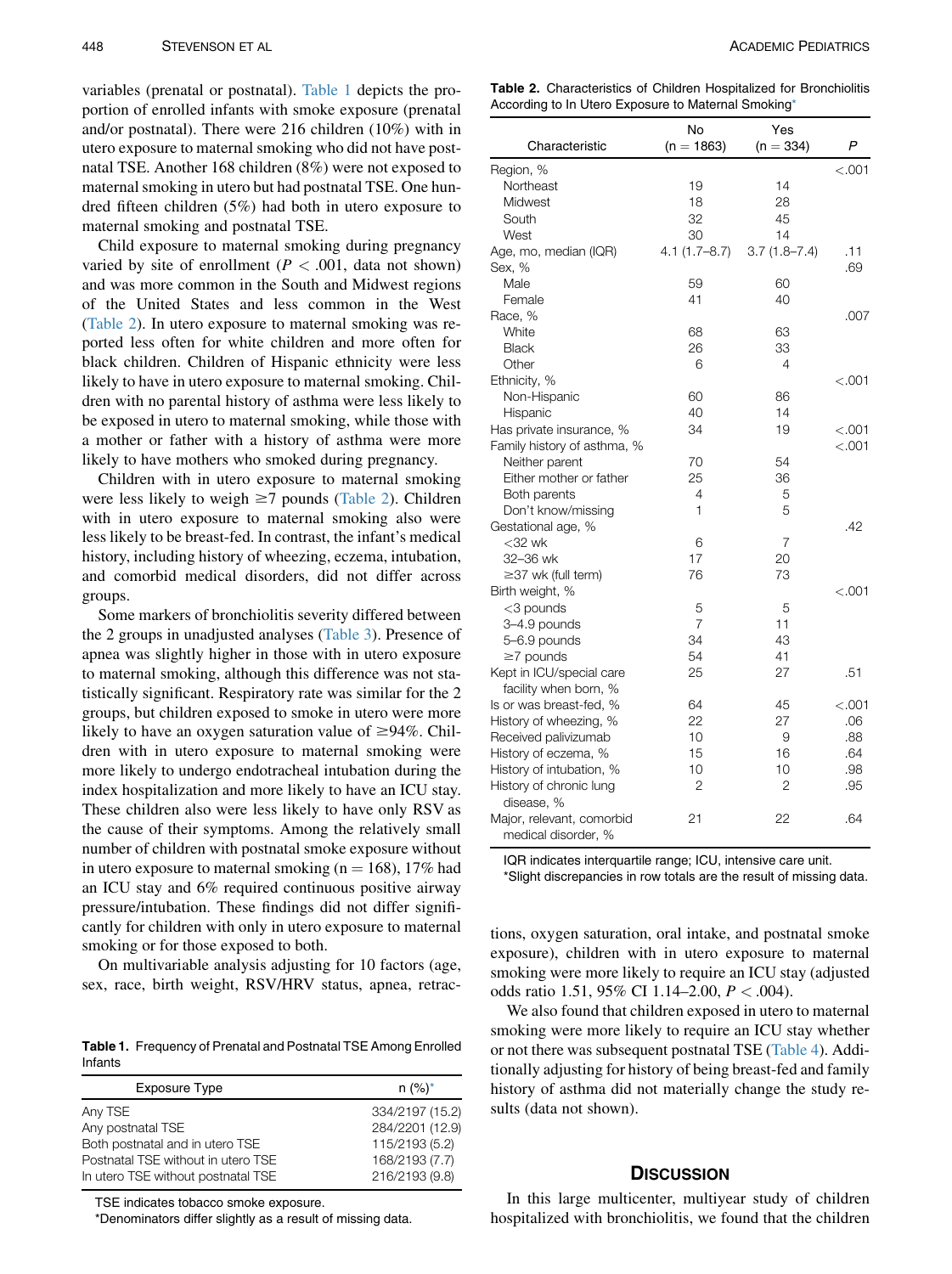<span id="page-3-0"></span>Table 3. Association between In Utero Exposure to Maternal Smoking and Bronchiolitis Course\*

| Characteristic                   | No<br>$(n = 1863)$ | Yes<br>$(n = 334)$ | P    |
|----------------------------------|--------------------|--------------------|------|
| History and findings of physical |                    |                    |      |
| examination                      |                    |                    |      |
| Presence of apnea (chart)        | 7                  | 9                  | .07  |
| Respiratory rate, breaths per    | 48 (40-60)         | 48 (38-60)         | .78  |
| min, median (IQR)                |                    |                    |      |
| Retractions, %                   |                    |                    | .01  |
| None                             | 22                 | 22                 |      |
| Mild                             | 43                 | 38                 |      |
| Moderate                         | 25                 | 23                 |      |
| Severe                           | 4                  | 5                  |      |
| Missing                          | 6                  | 11                 |      |
| Air entry, %                     |                    |                    | .86  |
| Normal                           | 35                 | 36                 |      |
| Mild                             | 34                 | 31                 |      |
| Moderate                         | 13                 | 14                 |      |
| Severe                           | $\overline{2}$     | $\overline{2}$     |      |
| Missing                          | 15                 | 16                 |      |
| RDSS, median (IQR)               | $4(3-6)$           | $4(3-6)$           | .72  |
| Oxygen saturation by pulse       |                    |                    | .03  |
| oximeter or ABG, %               |                    |                    |      |
| $90$                             | 12                 | 12                 |      |
| 90-93.9                          | 18                 | 12                 |      |
| $\geq 94$                        | 71                 | 77                 |      |
| Infectious etiology              |                    |                    |      |
| RSV/HRV status, %                |                    |                    | .003 |
| <b>RSV</b> alone                 | 50                 | 42                 |      |
| <b>HRV</b> alone                 | 7                  | 11                 |      |
| $RSV + HRV$                      | 12                 | 16                 |      |
| $RSV + any other non-HRV$        | 10                 | 13                 |      |
| pathogen                         |                    |                    |      |
| $HRV + any other non-RSV$        | 5                  | 3                  |      |
| pathogen                         |                    |                    |      |
| Neither RSV nor HRV              | 16                 | 15                 |      |
| Resource utilization             |                    |                    |      |
| High flow oxygen, %              | 8                  | 11                 | .16  |
| CPAP, %                          | 5                  | 3                  | .30  |
| Intubation, %                    | 4                  | 8                  | .006 |
| ICU stay, %                      | 17                 | 23                 | .008 |
| Hospital length of stay, %       |                    |                    | .10  |
| <3 days                          | 56                 | 52                 |      |
| $\geq$ 3 days                    | 44                 | 49                 |      |

IQR indicates interquartile range; ABG, arterial blood gas; RDSS, respiratory distress severity score; CPAP, continuous positive airway pressure; ICU, intensive care unit; RSV, respiratory syncytial virus; and HRV, human rhinovirus.

\*Slight discrepancies in row totals are the result of missing data.

of mothers who smoked cigarettes during pregnancy had 51% greater odds of being admitted to the ICU and were more likely to require endotracheal intubation.

Table 4. Association Between In Utero Exposure to Maternal Smoking and Admission to Intensive Care Unit Among Children Hospitalized for Bronchiolitis, Stratified by Postnatal Tobacco Smoke Exposure\*

| Smoke Exposure<br>in Home | Odds Ratio | 95% Confidence Interval |      |
|---------------------------|------------|-------------------------|------|
| No.                       | 1.47       | $1.05 - 2.04$           | .೧2. |
| Yes                       | 1.95       | $1.13 - 3.37$           | O2.  |

\*Multivariable model adjusted for age, sex, race, birth weight, respiratory syncytial virus/human rhinovirus status, apnea, retractions, oxygen saturation, and oral intake.

Several studies have demonstrated an association between postnatal TSE (during infancy) and risk of bronchiolitis. In 2011, an updated meta-analysis confirmed the increased risk of acquiring bronchiolitis during the first 2 years of life among children exposed to smoking by any household member.<sup>[16](#page-5-0)</sup> A large study of Tennessee Medicaid claims reported that maternal smoking is an independent risk factor for a health care evaluation for bronchiolitis, defined as a clinic encounter, ED visit, or hospitalization.<sup>[17](#page-5-0)</sup> Moreover, a multicenter prospective birth cohort study in Spain revealed that the adverse effect of TSE on lower respiratory illness during infancy is strongest when the mother smokes prenatally.<sup>[18](#page-5-0)</sup> Our study extends these findings through establishing the adverse impact of maternal smoking during pregnancy on ICU admission in a diverse cohort of US children hospitalized for bronchiolitis.

One other single-center study ( $n = 206$ ) has evaluated the relationship between postnatal TSE and the risk of severe bronchiolitis, as defined by low oxygen saturation during hospitalization. In contrast to our findings, these investigators found that in utero smoke exposure did not affect oxygen saturation, but they did find that postnatal cigarette smoke exposure was an independent risk factor for severe bronchiolitis.<sup>[19](#page-5-0)</sup> However, only 10 infants in this cohort had isolated prenatal smoke exposure without subsequent postnatal TSE. This small sample limited the investigators' ability to fully explore the complex relationship between prenatal and postnatal TSE.

In our study, there were 216 children with isolated prenatal smoke exposure, enabling us to explore how cigarette smoke exposure after birth affected the risk of ICU admission among children exposed to maternal smoking in utero. In our stratified regression models, children with in utero smoke exposure were more likely to be admitted to the ICU for bronchiolitis, independent of postnatal smoke exposure. Among children exposed to in utero maternal smoking, the adjusted odds for ICU admission increased from 1.47 to 1.95 for those children also exposed to smoke after birth. Although an interesting finding, the relatively small numbers (after stratification) and overlapping confidence intervals make this conclusion somewhat speculative. Others, however, have found similar relationships. Specifically, Li and colleagues<sup>[20](#page-5-0)</sup> found that among children with asthma, in utero exposure to maternal smoking was independently associated with deficits in lung function. Subsequent postnatal TSE did not result in additional loss of lung function. Overall, our results support the concept that prenatal smoking is a significant determinant of bronchiolitis severity, as defined by admission to an ICU.

Our findings have potential implications for the counseling delivered by clinicians regarding the health risks of TSE. Ideally, counseling messages conveyed by physicians who care for children could be coupled with delivery of effective smoking cessation interventions. A recent systematic review published by the Cochrane Collaboration examined the body of literature regarding the efficacy of such interventions for parents who smoke. In a variety of clinical settings, the effectiveness of parental education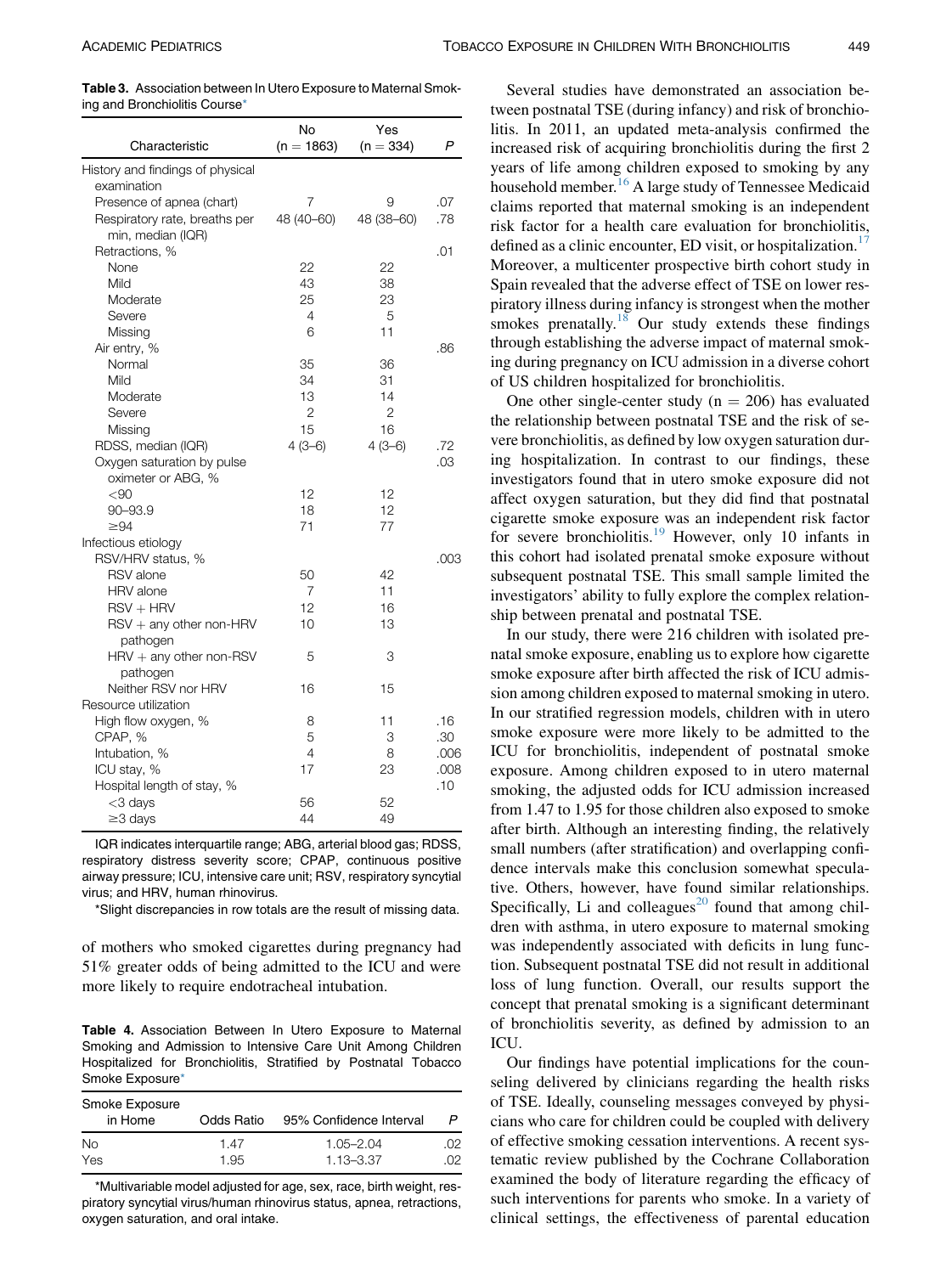and counseling programs on reducing children's TSE was not clearly demonstrated.<sup>21</sup> However, among studies of parents of children with respiratory illnesses, 4 of 13 studies showed significant effects on child health out- $comes^{22,23}$  $comes^{22,23}$  $comes^{22,23}$  and/or smoking cessation.<sup>[24,25](#page-5-0)</sup> Studies that showed efficacy primarily used intensive counseling or motivational interviewing methods, which may hold the greatest potential for reducing the morbidity associated with TSE in children.

Obstetricians and health care providers for pregnant women may have a greater ability to affect the future respiratory health of the infant. A similar meta-analysis published by the Cochrane Collaboration examined the effects of psychosocial interventions on smoking cessation by pregnant mothers. Overall, counseling interventions were significantly more likely to result in smoking abstinence in late pregnancy compared to usual care (average risk ratio 1.44, 95% CI 1.19–1.75), particularly when provided in conjunction with other smoking cessation strategies.<sup>[26](#page-5-0)</sup>

Our results reinforce the need for smoking cessation intervention by obstetricians at the first prenatal visit.<sup>[27](#page-5-0)</sup> Investment in resources to improve prenatal smoking cessation services could prove to be cost-effective, given that the cost of a hospitalization for bronchiolitis requiring an ICU admission is up to 4 times greater than hospitalizations that do not require intensive care. $28$  Pediatricians should consider referral of mothers who smoked tobacco prenatally for targeted, intensive smoking cessation counseling, especially if their infant presents with a respiratory illness. Finally, families and providers should be aware that maternal history of smoking tobacco in the prenatal period may be a marker for a more severe course of bronchiolitis.

Our study has several limitations. Although a significant number of children required admission to the ICU, endotracheal intubation was a relatively rare event, precluding a detailed analysis of the effects of smoke exposure on this outcome. We may have been unable to detect differences in chronic lung disease or extreme prematurity as a result of the small number of children with this history in our cohort. We defined postnatal TSE as exposure to any individual (living with, regularly visiting, or caring for the child) who ever smoked tobacco in the same room as the child. We did not collect details about secondhand smoke exposure during the prenatal period. This may underestimate in utero TSE, particularly in the 168 children whose mothers did not report smoking while pregnant but had postnatal TSE. However, some of these children may have had postnatal TSE only in a child care setting without in utero exposure. Infants of mothers who smoke in the same room have a higher risk of hospitalization for respiratory infections than infants whose mothers smoke after birth, but not in the same room. $2^9$  Among children with in utero exposure to maternal smoking, subsequent postnatal TSE ( $n = 115$ ) was less common than no subsequent TSE ( $n = 216$ ). Although some mothers may have quit smoking during pregnancy, underreporting of postnatal TSE may have occurred. Alternatively, some mothers who continued to smoke after birth may not have smoked in the same room as their infant, causing failure of some

of these infants to meet our definition of postnatal TSE. Although infants of mothers who smoked elsewhere (eg, outside) may still have experienced significant smoke exposure, $30$  this potential underestimation does not detract from the prenatal smoke exposure finding. We relied on caregiver report of maternal cigarette smoking during pregnancy and postnatal TSE. It was not feasible from a cost standpoint to obtain biochemical confirmation of TSE with cotinine levels given the specific aims of our original cohort study.

Although self-report is commonly utilized in the literature, our study may underestimate the impact of smoke exposure on the risk of severe bronchiolitis. One small study of hospitalized children and their families demonstrated that a structured caregiver interview for the presence of secondhand smoking in any location had 100% sensitivity for child cotinine levels of  $>1$  mg/dL.<sup>[31](#page-5-0)</sup> In contrast, a recent systematic review demonstrated the increased sensitivity of salivary cotinine compared to self-report, which tended to underestimate smoking prevalence. $32$  Some have suggested that parent report of smoking status, the number of cigarettes smoked per day, and smoking restrictions in the home are reasonable estimates of children's urinary cotinine levels when taken together. $33$ We did not collect all of these details about parental smoking habits. Using questions similar to ours, a provocative analysis of a prospective cohort of children admitted for asthma found that although serum and salivary cotinine levels were associated with readmission for asthma, caregiver report was not.<sup>34</sup> Their results may reflect a bias toward underreporting TSE in the inpatient setting. If the same potential for misclassification applies to smoking during pregnancy, our finding of a strong association between maternal smoking and risk of ICU admission is more noteworthy.

## **CONCLUSIONS**

Using self-reported smoking data, we found that maternal cigarette smoking during pregnancy puts children hospitalized with bronchiolitis at a significantly higher risk of requiring an ICU admission. In addition to its other deleterious health effects, postnatal TSE may exacerbate this risk. Health care providers should incorporate this information into prenatal counseling messages as well as into the routine and acute care of all infants.

#### ACKNOWLEDGMENTS

We thank the MARC-30 investigators, whose names are listed in the [Appendix,](#page-5-0) for their continuing dedication to bronchiolitis research, and Janice A. Espinola, MPH (Department of Emergency Medicine, Massachusetts General Hospital, Harvard Medical School, Boston, Mass), for assistance with data analysis and review of the article. Supported by grants U01 AI-67693 and K23 AI-77801 from the National Institutes of Health (Bethesda, Md). The content of this article is solely the responsibility of the authors and does not necessarily represent the official views of the National Institute of Allergy and Infectious Diseases or the National Institutes of Health.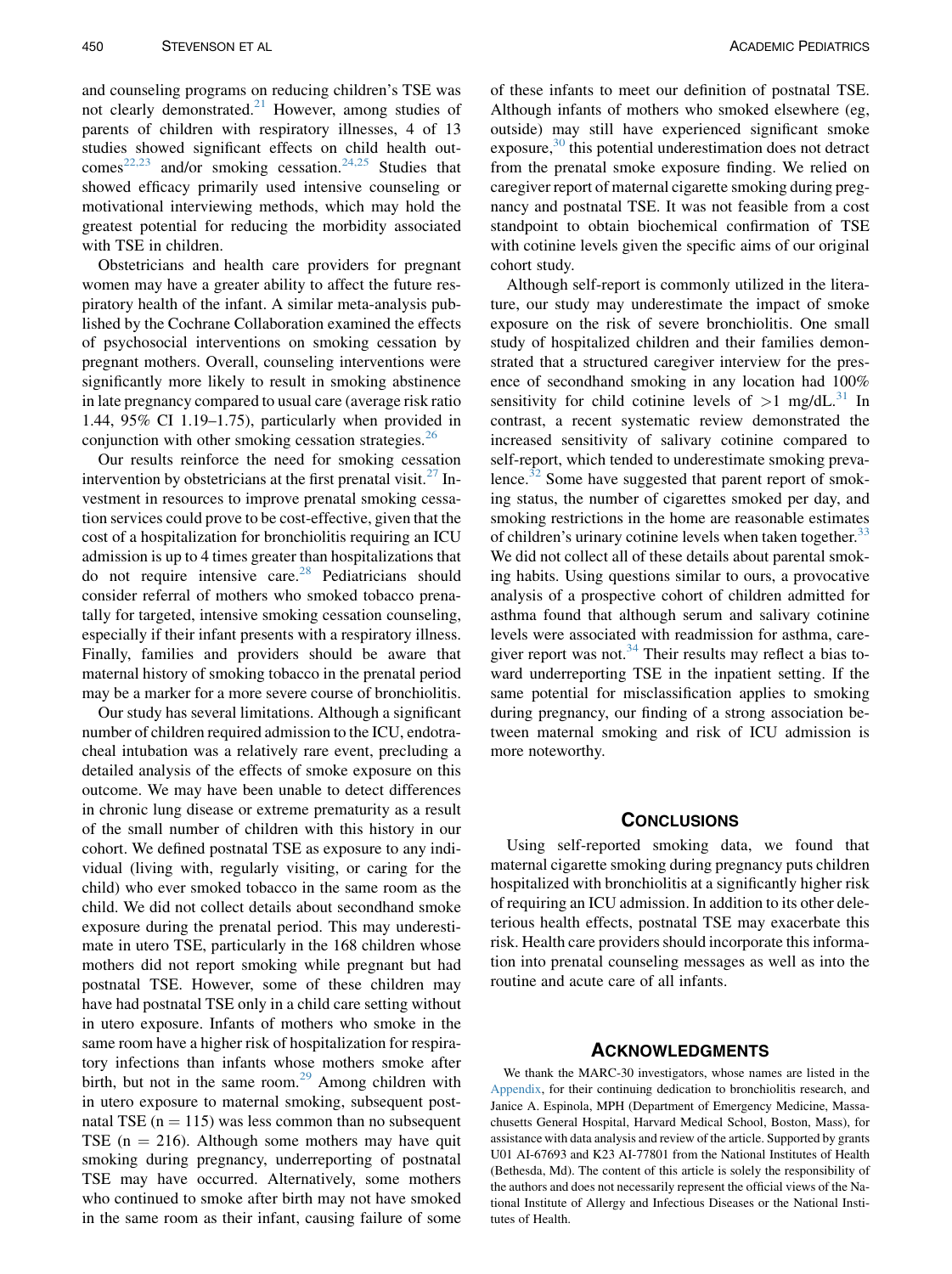## **REFERENCES**

- <span id="page-5-0"></span>1. [Hasegawa K, Tsugawa Y, Brown DF, et al. Temporal trends in emer](http://refhub.elsevier.com/S1876-2859(15)00340-X/sref1)[gency department visits for bronchiolitis in the United States, 2006 to](http://refhub.elsevier.com/S1876-2859(15)00340-X/sref1) 2010. [Pediatr Infect Dis J](http://refhub.elsevier.com/S1876-2859(15)00340-X/sref1). 2014;33:11–18.
- 2. [Aligne CA, Stoddard JJ. Tobacco and children. An economic evalua](http://refhub.elsevier.com/S1876-2859(15)00340-X/sref2)[tion of the medical effects of parental smoking.](http://refhub.elsevier.com/S1876-2859(15)00340-X/sref2) Arch Pediatr Adolesc Med. 1997;151:648-653.
- 3. [The Health Consequences of Involuntary Exposure to Tobacco](http://refhub.elsevier.com/S1876-2859(15)00340-X/sref3) [Smoke: A Report of the Surgeon General](http://refhub.elsevier.com/S1876-2859(15)00340-X/sref3). Atlanta, Ga: US Department [of Health and Human Services, Centers for Disease Control and Pre](http://refhub.elsevier.com/S1876-2859(15)00340-X/sref3)[vention, Office on Smoking and Health; 2006.](http://refhub.elsevier.com/S1876-2859(15)00340-X/sref3)
- 4. [Eddleston J, Lee RU, Doerner AM, et al. Cigarette smoke decreases](http://refhub.elsevier.com/S1876-2859(15)00340-X/sref4) [innate responses of epithelial cells to rhinovirus infection.](http://refhub.elsevier.com/S1876-2859(15)00340-X/sref4) Am J Respir Cell Mol Biol[. 2011;44:118–126](http://refhub.elsevier.com/S1876-2859(15)00340-X/sref4).
- 5. [Modestou MA, Manzel LJ, El-Mahdy S, et al. Inhibition of IFN](http://refhub.elsevier.com/S1876-2859(15)00340-X/sref5)[gamma-dependent antiviral airway epithelial defense by cigarette](http://refhub.elsevier.com/S1876-2859(15)00340-X/sref5) smoke. Respir Res[. 2010;11:64](http://refhub.elsevier.com/S1876-2859(15)00340-X/sref5).
- 6. [Brown RW, Hanrahan JP, Castile RG, et al. Effect of maternal smok](http://refhub.elsevier.com/S1876-2859(15)00340-X/sref6)[ing during pregnancy on passive respiratory mechanics in early in](http://refhub.elsevier.com/S1876-2859(15)00340-X/sref6)fancy. [Pediatr Pulmonol](http://refhub.elsevier.com/S1876-2859(15)00340-X/sref6). 1995;19:23–28.
- 7. [Hanrahan JP, Tager IB, Segal MR, et al. The effect of maternal smok](http://refhub.elsevier.com/S1876-2859(15)00340-X/sref7)[ing during pregnancy on early infant lung function.](http://refhub.elsevier.com/S1876-2859(15)00340-X/sref7) Am Rev Respir Dis[. 1992;145:1129–1135](http://refhub.elsevier.com/S1876-2859(15)00340-X/sref7).
- 8. [Tager IB, Ngo L, Hanrahan JP. Maternal smoking during pregnancy.](http://refhub.elsevier.com/S1876-2859(15)00340-X/sref8) [Effects on lung function during the first 18 months of life.](http://refhub.elsevier.com/S1876-2859(15)00340-X/sref8) Am J Respir Crit Care Med[. 1995;152:977–983.](http://refhub.elsevier.com/S1876-2859(15)00340-X/sref8)
- 9. [Gilliland FD, Berhane K, McConnell R, et al. Maternal smoking dur](http://refhub.elsevier.com/S1876-2859(15)00340-X/sref9)[ing pregnancy, environmental tobacco smoke exposure and childhood](http://refhub.elsevier.com/S1876-2859(15)00340-X/sref9) lung function. Thorax[. 2000;55:271–276.](http://refhub.elsevier.com/S1876-2859(15)00340-X/sref9)
- 10. [Mansbach JM, Piedra PA, Stevenson MD, et al. Prospective multi](http://refhub.elsevier.com/S1876-2859(15)00340-X/sref10)[center study of children with bronchiolitis requiring mechanical](http://refhub.elsevier.com/S1876-2859(15)00340-X/sref10) ventilation. Pediatrics[. 2012;130:e492–e500](http://refhub.elsevier.com/S1876-2859(15)00340-X/sref10).
- 11. [Mansbach JM, Piedra PA, Teach SJ, et al. Prospective multicenter](http://refhub.elsevier.com/S1876-2859(15)00340-X/sref11) [study of viral etiology and hospital length of stay in children with se](http://refhub.elsevier.com/S1876-2859(15)00340-X/sref11)vere bronchiolitis. [Arch Pediatr Adolesc Med](http://refhub.elsevier.com/S1876-2859(15)00340-X/sref11). 2012;166:700–706.
- 12. [Beckham JD, Cadena A, Lin J, et al. Respiratory viral infections in](http://refhub.elsevier.com/S1876-2859(15)00340-X/sref12) [patients with chronic, obstructive pulmonary disease.](http://refhub.elsevier.com/S1876-2859(15)00340-X/sref12) J Infect. 2005; [50:322–330](http://refhub.elsevier.com/S1876-2859(15)00340-X/sref12).
- 13. [Knorr L, Fox JD, Tilley PA, et al. Evaluation of real-time PCR for](http://refhub.elsevier.com/S1876-2859(15)00340-X/sref13) diagnosis of [Bordetella pertussis](http://refhub.elsevier.com/S1876-2859(15)00340-X/sref13) infection. BMC Infect Dis. 2006;6: [62](http://refhub.elsevier.com/S1876-2859(15)00340-X/sref13).
- 14. [Winchell JM, Thurman KA, Mitchell SL, et al. Evaluation of three](http://refhub.elsevier.com/S1876-2859(15)00340-X/sref14) [real-time PCR assays for detection of](http://refhub.elsevier.com/S1876-2859(15)00340-X/sref14) Mycoplasma pneumoniae in [an outbreak investigation.](http://refhub.elsevier.com/S1876-2859(15)00340-X/sref14) J Clin Micobiol. 2008;46:3116–3118.
- 15. [Hasegawa K, Pate BM, Mansbach JM, et al. Risk factors for requiring](http://refhub.elsevier.com/S1876-2859(15)00340-X/sref15) [intensive care among children admitted to ward with bronchiolitis.](http://refhub.elsevier.com/S1876-2859(15)00340-X/sref15) Acad Pediatr[. 2015;15:77–81](http://refhub.elsevier.com/S1876-2859(15)00340-X/sref15).
- 16. [Jones LL, Hashim A, McKeever T, et al. Parental and household](http://refhub.elsevier.com/S1876-2859(15)00340-X/sref16) [smoking and the increased risk of bronchitis, bronchiolitis and other](http://refhub.elsevier.com/S1876-2859(15)00340-X/sref16) [lower respiratory infections in infancy: systematic review and meta](http://refhub.elsevier.com/S1876-2859(15)00340-X/sref16)analysis. Respir Res[. 2011;12:5](http://refhub.elsevier.com/S1876-2859(15)00340-X/sref16).
- 17. [Carroll KN, Gebretsadik T, Griffin MR, et al. Maternal asthma and](http://refhub.elsevier.com/S1876-2859(15)00340-X/sref17) [maternal smoking are associated with increased risk of bronchiolitis](http://refhub.elsevier.com/S1876-2859(15)00340-X/sref17) during infancy. Pediatrics[. 2007;119:1104–1112](http://refhub.elsevier.com/S1876-2859(15)00340-X/sref17).
- 18. [Fuentes-Leonarte V, Estarlich M, Ballester F, et al. Pre- and postnatal](http://refhub.elsevier.com/S1876-2859(15)00340-X/sref18) [exposure to tobacco smoke and respiratory outcomes during the first](http://refhub.elsevier.com/S1876-2859(15)00340-X/sref18) year. Indoor Air[. 2015;25:4–12.](http://refhub.elsevier.com/S1876-2859(15)00340-X/sref18)
- 19. [Bradley JP, Bacharier LB, Bonfiglio J, et al. Severity of respiratory](http://refhub.elsevier.com/S1876-2859(15)00340-X/sref19) [syncytial virus bronchiolitis is affected by cigarette smoke exposure](http://refhub.elsevier.com/S1876-2859(15)00340-X/sref19) and atopy. Pediatrics[. 2005;115:e7–e14](http://refhub.elsevier.com/S1876-2859(15)00340-X/sref19).
- 20. [Li YF, Gilliland FD, Berhane K, et al. Effects of in utero and environ](http://refhub.elsevier.com/S1876-2859(15)00340-X/sref20)[mental tobacco smoke exposure on lung function in boys and girls](http://refhub.elsevier.com/S1876-2859(15)00340-X/sref20) with and without asthma. [Am J Respir Crit Care Med](http://refhub.elsevier.com/S1876-2859(15)00340-X/sref20). 2000;162: [2097–2104.](http://refhub.elsevier.com/S1876-2859(15)00340-X/sref20)
- 21. [Baxi R, Sharma M, Roseby R, et al. Family and carer smoking control](http://refhub.elsevier.com/S1876-2859(15)00340-X/sref21) [programmes for reducing children's exposure to environmental to](http://refhub.elsevier.com/S1876-2859(15)00340-X/sref21)bacco smoke. [Cochrane Database Syst Rev](http://refhub.elsevier.com/S1876-2859(15)00340-X/sref21). 2014;3:CD001746.
- 22. [Halterman JS, Szilagyi PG, Fisher SG, et al. Randomized controlled](http://refhub.elsevier.com/S1876-2859(15)00340-X/sref22) [trial to improve care for urban children with asthma: results of the](http://refhub.elsevier.com/S1876-2859(15)00340-X/sref22) [School-Based Asthma Therapy trial.](http://refhub.elsevier.com/S1876-2859(15)00340-X/sref22) Arch Pediatr Adolesc Med. [2011;165:262–268](http://refhub.elsevier.com/S1876-2859(15)00340-X/sref22).
- 23. [Krieger JW, Takaro TK, Song L, et al. The Seattle–King County](http://refhub.elsevier.com/S1876-2859(15)00340-X/sref23) [Healthy Homes Project: a randomized, controlled trial of a commu](http://refhub.elsevier.com/S1876-2859(15)00340-X/sref23)[nity health worker intervention to decrease exposure to indoor asthma](http://refhub.elsevier.com/S1876-2859(15)00340-X/sref23) triggers. [Am J Public Health](http://refhub.elsevier.com/S1876-2859(15)00340-X/sref23). 2005;95:652–659.
- 24. [Wahlgren DR, Hovell MF, Meltzer SB, et al. Reduction of environ](http://refhub.elsevier.com/S1876-2859(15)00340-X/sref24)[mental tobacco smoke exposure in asthmatic children. A 2-year](http://refhub.elsevier.com/S1876-2859(15)00340-X/sref24) follow-up. Chest[. 1997;111:81–88](http://refhub.elsevier.com/S1876-2859(15)00340-X/sref24).
- 25. [Borrelli B, McQuaid EL, Novak SP, et al. Motivating Latino care](http://refhub.elsevier.com/S1876-2859(15)00340-X/sref25)[givers of children with asthma to quit smoking: a randomized trial.](http://refhub.elsevier.com/S1876-2859(15)00340-X/sref25) [J Consult Clin Psychol](http://refhub.elsevier.com/S1876-2859(15)00340-X/sref25). 2010;78:34–43.
- 26. [Chamberlain C, O'Mara-Eves A, Oliver S, et al. Psychosocial inter](http://refhub.elsevier.com/S1876-2859(15)00340-X/sref26)[ventions for supporting women to stop smoking in pregnancy.](http://refhub.elsevier.com/S1876-2859(15)00340-X/sref26) Co[chrane Database Syst Rev](http://refhub.elsevier.com/S1876-2859(15)00340-X/sref26). 2013;10:CD001055.
- 27. [Chang JC, Alexander SC, Holland CL, et al. Smoking is bad for ba](http://refhub.elsevier.com/S1876-2859(15)00340-X/sref27)[bies: obstetric care providers' use of best practice smoking cessation](http://refhub.elsevier.com/S1876-2859(15)00340-X/sref27) [counseling techniques.](http://refhub.elsevier.com/S1876-2859(15)00340-X/sref27) Am J Health Promot. 2013;27:170–176.
- 28. [Heikkila P, Forma L, Korppi M. Hospitalisation costs for infant bron](http://refhub.elsevier.com/S1876-2859(15)00340-X/sref28)[chiolitis are up to 20 times higher if intensive care is needed.](http://refhub.elsevier.com/S1876-2859(15)00340-X/sref28) Acta Paediatr[. 2015;104:269–273](http://refhub.elsevier.com/S1876-2859(15)00340-X/sref28).
- 29. [Blizzard L, Ponsonby AL, Dwyer T, et al. Parental smoking and infant](http://refhub.elsevier.com/S1876-2859(15)00340-X/sref29) [respiratory infection: how important is not smoking in the same room](http://refhub.elsevier.com/S1876-2859(15)00340-X/sref29) with the baby? [Am J Public Health](http://refhub.elsevier.com/S1876-2859(15)00340-X/sref29). 2003;93:482-488.
- 30. [Matt GE, Quintana PJ, Hovell MF, et al. Households contaminated by](http://refhub.elsevier.com/S1876-2859(15)00340-X/sref30) [environmental tobacco smoke: sources of infant exposures.](http://refhub.elsevier.com/S1876-2859(15)00340-X/sref30) Tob Control[. 2004;13:29–37.](http://refhub.elsevier.com/S1876-2859(15)00340-X/sref30)
- 31. [Wilson KM, Wesgate SC, Best D, et al. Admission screening for](http://refhub.elsevier.com/S1876-2859(15)00340-X/sref31) [secondhand tobacco smoke exposure.](http://refhub.elsevier.com/S1876-2859(15)00340-X/sref31) Hosp Pediatr. 2012;2:26-33.
- 32. [Connor Gorber S, Schofield-Hurwitz S, Hardt J, et al. The accuracy of](http://refhub.elsevier.com/S1876-2859(15)00340-X/sref32) [self-reported smoking: a systematic review of the relationship be](http://refhub.elsevier.com/S1876-2859(15)00340-X/sref32)[tween self-reported and cotinine-assessed smoking status.](http://refhub.elsevier.com/S1876-2859(15)00340-X/sref32) Nicotine Tob Res[. 2009;11:12–24.](http://refhub.elsevier.com/S1876-2859(15)00340-X/sref32)
- 33. [Wong GC, Berman BA, Hoang T, et al. Children's exposure to envi](http://refhub.elsevier.com/S1876-2859(15)00340-X/sref33)[ronmental tobacco smoke in the home: comparison of urine cotinine](http://refhub.elsevier.com/S1876-2859(15)00340-X/sref33) and parental reports. [Arch Environ Health](http://refhub.elsevier.com/S1876-2859(15)00340-X/sref33). 2002;57:584–590.
- 34. [Howrylak JA, Spanier AJ, Huang B, et al. Cotinine in children](http://refhub.elsevier.com/S1876-2859(15)00340-X/sref34) [admitted for asthma and readmission.](http://refhub.elsevier.com/S1876-2859(15)00340-X/sref34) Pediatrics. 2014;133: [e355–e362](http://refhub.elsevier.com/S1876-2859(15)00340-X/sref34).